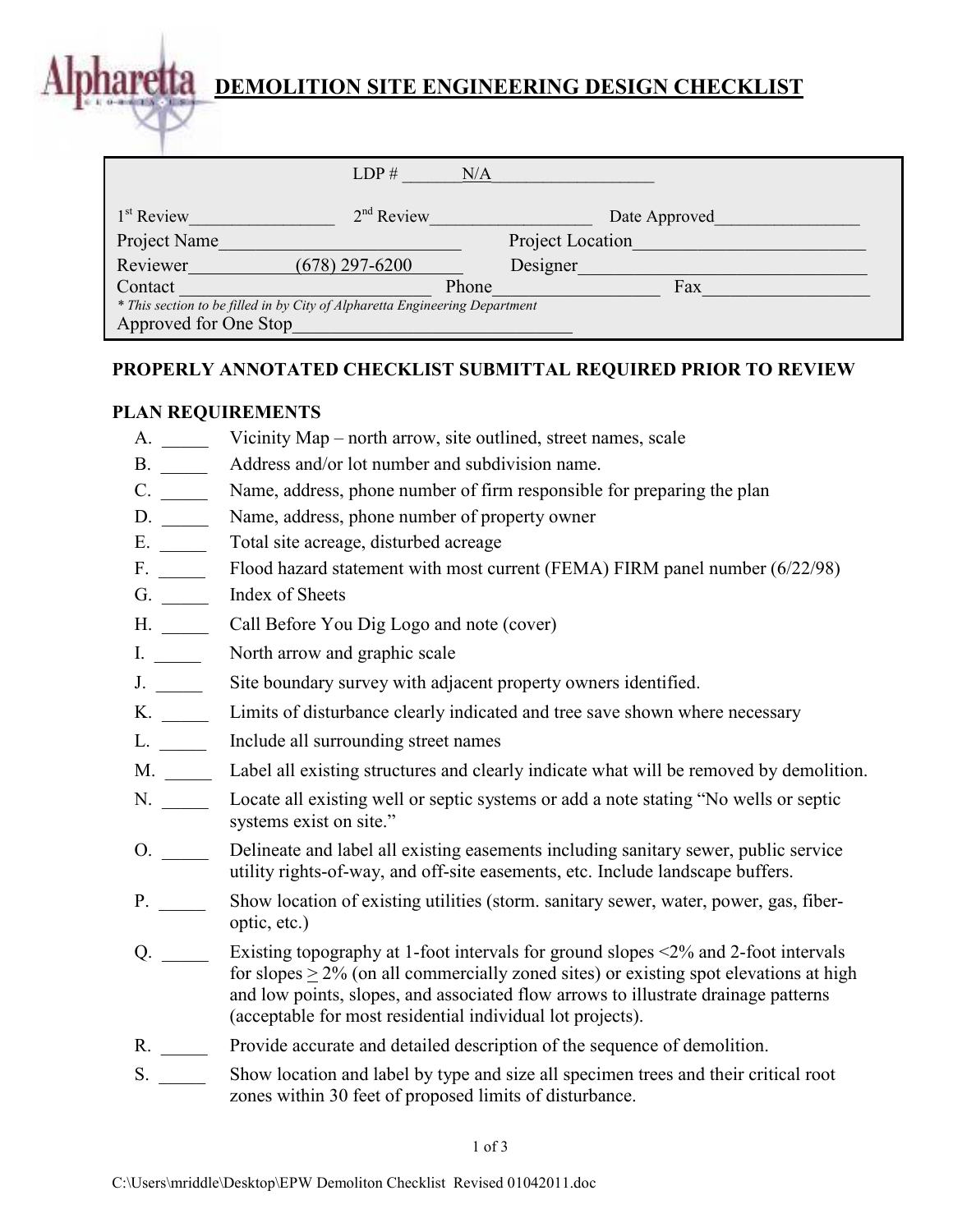- T. \_\_\_\_\_ If 30" pine or 24" hardwood (or larger) trees are to be removed, additional 4" caliper trees will be required to be planted.
- U. \_\_\_\_\_ Provide name and 24-hour telephone number of local contact responsible for the development's erosion and sediment control.
- V. \_\_\_\_\_ Delineate all State waters within 200 feet of site or provide statement: "This site does not contain any state waters or wetlands."
- W. \_\_\_\_\_\_\_ Delineate 100-year floodplains.
- X. \_\_\_\_\_\_ Delineate future conditions floodplains.
- Y. \_\_\_\_\_ Delineate all wetlands. Provide copy of all regulatory documentation permitting any proposed impacts and wetlands delineation report.
- Z. \_\_\_\_\_ Delineate 50-foot undisturbed buffer along non-perennial streams measured horizontally from the stream bank. Delineate 100-foot undisturbed buffer along perennial streams.
- AA. \_\_\_\_\_\_ Delineate 75-foot impervious setback along non-perennial stream measured from the stream bank. Delineate 150-foot impervious setback along perennial streams.
- BB. \_\_\_\_\_ If steam buffer encroachment is proposed, provide necessary variance approval from City, State and Corps of Engineers as applicable.
- CC. \_\_\_\_\_ Include all applicable uniform structural coding symbols Cd, Ch, Co, Cr, Dc, Di, Dn1, Dn2, Ga, Gr, Lv, Rd, Re, Rt, Sd1-C,Sd2, Sd3, Sr, St, Su, Tp, and Wt. Provide symbol legend.
- DD. \_\_\_\_\_ Include all applicable vegetative coding symbols Bf, Ds1, Ds2, Ds3, Ds4, Du, Mb, Pm, Sb, and Tb.
- EE. Include all necessary details for erosion control practices Cd, Ch, Co, Cr, Di, Dn1, Dn2, Ds1, Ds2, Ds3, Ds4, Du, Ga, Gr. Lv, Mb, Pm, Rd, Re, Rt, Sb, Sd1-C, Sd2, Sd3, Sr, St, Su, Tb, Tp and Wt that conform to or exceed standards in the Manual for Erosion and Sediment Control in Georgia (most current edition).
- FF. \_\_\_\_\_\_ Ensure Maps, drawings, and supportive documentation bear signature of engineer, surveyor, architect, or landscape architect in the State of Georgia.
- GG. Provide an encroachment agreement from adjacent properties for off-site work, ingress/egress site access agreement, approval from DOT for site entrance.
- HH. \_\_\_\_\_ Provide the following notes on the plan **(notes in bold must be bold on plan)**:
	- 1.\_\_\_\_\_ Failure of the contractor to perform the prescribed erosion control practices shall result in the immediate issuance of a stop-work order for the project site, pursuant to UDC 3.1.1.F.2.d.
	- 2.\_\_\_\_\_ Maintenance of all soil erosion and sedimentation control practices, whether temporary or permanent, shall be the responsibility of the owner.
	- 3.\_\_\_\_\_ All disturbed areas must be vegetated within 14 days of final grade.
	- 4. All fill slopes shall have silt fence at the toe of the slope.
	- 5. This site does not contain any state waters or wetlands. (if applicable)
	- **6.\_\_\_\_\_ The escape of sediment from the site shall be prevented by the installation of erosion and sediment control measures and practices prior to, or concurrent with, land-disturbing activities.**